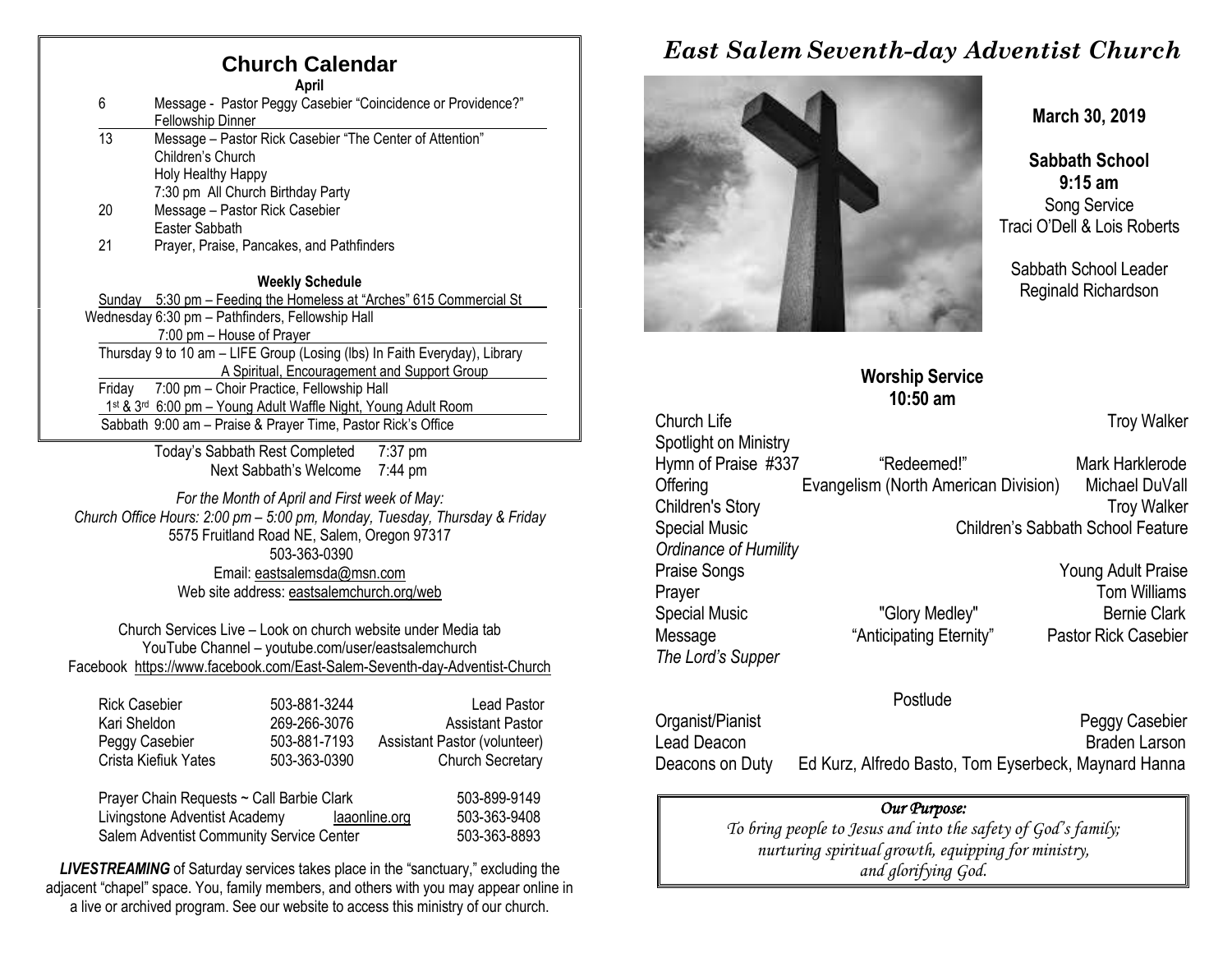| <b>ADULT SABBATH SCHOOL CLASSES</b>                                                                                                |                                  |                       |                                                                 |
|------------------------------------------------------------------------------------------------------------------------------------|----------------------------------|-----------------------|-----------------------------------------------------------------|
| <b>Begin about 9:45 am following the 9:15 program in the Sanctuary</b><br>ctuary "Quarterly" Bible Study "Livestreamed Jerry Magee |                                  |                       |                                                                 |
| Sanctuary                                                                                                                          |                                  |                       |                                                                 |
| Chapel                                                                                                                             |                                  |                       | "Quarterly" Bible Study* Udene Allen /Wallace Dick/Jon Hathaway |
| Pastor's Office                                                                                                                    |                                  | Gospel of Luke        | Pastor Rick                                                     |
| Family Life Circle<br>Front Section Fellowship Hall                                                                                |                                  |                       | Duane Chrowl                                                    |
| Library                                                                                                                            |                                  | What & Why We Believe | <b>Bernie Clark</b>                                             |
| Room 3, North Hall                                                                                                                 |                                  | <b>Young Adults</b>   | <b>Tylor Watts</b>                                              |
| Pastor Rick's Office                                                                                                               | 9:00-9:30 Praise and Prayer Time |                       | Pastor Peggy Casebier                                           |
| * The current "Quarterly" topic is "The Book of Revelation"                                                                        |                                  |                       |                                                                 |

**NEXT WEEK'S OFFERING** ~ Local Church Budget

| <b>LOCAL CHURCH BUDGET SUPPORT AT A GLANCE</b>                                                           |               |           |           |
|----------------------------------------------------------------------------------------------------------|---------------|-----------|-----------|
|                                                                                                          |               | MTD       | YTD       |
| FISCAL YEAR 1/1/19 - 12/31/19                                                                            |               | 3/16/2019 | 3/16/2019 |
| <b>Offerings Needed</b>                                                                                  |               | 18.625    | 55,875    |
| <b>Offerings Received</b>                                                                                |               | 15.294    | 43,267    |
| Period Over / (Short)                                                                                    | <b>Totals</b> | (3,331)   | (12,608)  |
| Tithe money does not fund the \$18,625 needed each month to operate our local church and its ministries. |               |           |           |

# **ANNOUNCEMENTS**

**FELLOWSHIP DINNER** is next Sabbath April 5. Please bring your favorite food to share with members & guests as we join together for lunch. Thank you.

Our next **HOLY HEALTHY HAPPY** will be on April 13th. We will be having a potluck dinner following church where we are going to be trying an adventure with salt. Bring your tasty dish but leave out the salt this time (we will be adding at the potluck to experience the different types of salt). A presentation will follow at 2 pm where we will be exploring the profound impact on our health of being in sync with the natural world. We hope to see you there. Any questions, concerns, or if you want to coordinate your dish, email Julie McKinney at [jkretschmar@southern.edu.](mailto:jkretschmar@southern.edu)

#### **ATTEND THE OREGON ADVENTIST MEN'S CHORUS SPRING CONCERT**

2 identical concerts at 3:30 or 7:00 pm April 13 at Sunnyside Church in Portland. Free tickets are required, available at [www.oamchorus.org](http://www.oamchorus.org/) or call 503-970-1693. Register early as seating is limited.

**ALL NEW CHURCH KITCHEN** When we raise \$25,000, the rest of the expense is covered! We have received \$7,580 in cash and pledges. We only have **\$17,420** to now raise for our new kitchen**.** Anything you are able to give toward this much needed project is appreciated. Please mark your offering "Church Kitchen."

**YOUNG ADULT WAFFLE NIGHT** Church family we need your help. The young adults are starting a Waffle Night group on Friday nights to eat, worship and socialize. We need you to help spread the word to young adults that you know. Please use the bulletin insert to share with them.

**COME BE PART OF THE TEAM!** Do you want to have a great time helping others and being part of a team that feels like family? Consider volunteering during Camp Meeting this year! We're looking for hard working individuals who want to serve God through service to others, & who want to have fun doing it! We need volunteers for Hispanic Camp Meeting (July 11-13) & Gladstone Camp Meeting (July 16-20) in a variety of areas including Hospitality, Shuttle Service, Safety and Security. We will also need licensed RNs, EMTs & paramedics. Whether you can work one day, or all week, we'd love to have you on our team! To volunteer, visit [http://volunteers.OregonAdventist.org](http://volunteers.oregonadventist.org/) or contact Lisa Rodriguez at [lisa.rodriguez@oc.npuc.org](mailto:lisa.rodriguez@oc.npuc.org) or at 503-850-3350.

**SABBATH SCHOOL PRESENTATION** Wallace invites you to "I Need a Better God" next Sabbath. If you long for a real relationship with our Father, or if you are stirred and think there is more than we have experienced so far, or if you carry a deep weight, or if you think Sabbath School is uninteresting, then come hear things that will shock, renew, and inspire you. Come find a better God, the One with REALLY Good News.

**PRAYER MINISTRY:** Livingstone Adventist Academy, Robertson family, Nelson family, Gary & Debbie Malone, Art Parrino, Audra Sproed, Corey Bronson, Mike Kiefiuk, Lynn Chrowl, Wayne & Billie Amende, Pat Gwin, Marie Savard, Duane Adels, Havilah Dunham, Don Trout, Dieuson Alix's mom and family, Bill Fisher Jr & Family, Dick Wolfsen in rehab in Silverton, Charles Roddy's health, Michael Duvall's mom, Mark Roller's dad, everyone traveling over this Spring Break week-end.

**CONDOLENCES** Jennie Roddy's daughter Sally passed away on Tuesday. Please pray for Jennie, Charles, and family as Jennie is with her loved ones in Minnesota.

### **DEAR CHURCH FAMILY**

**THANK YOU** so much for the warmth, fellowship, the love, prayers and the special farewell gift you gave us. We are getting settled, are comfortable and pleased with our new home at Somerset. Hope some of you can stop by occasionally. Our Love & Prayers, Pastor Phil & Evie Dunham.

**THANK YOU** for all your prayers and visits for Dick Wolfsen. He is recovering from his surgery and is in rehab in Silverton.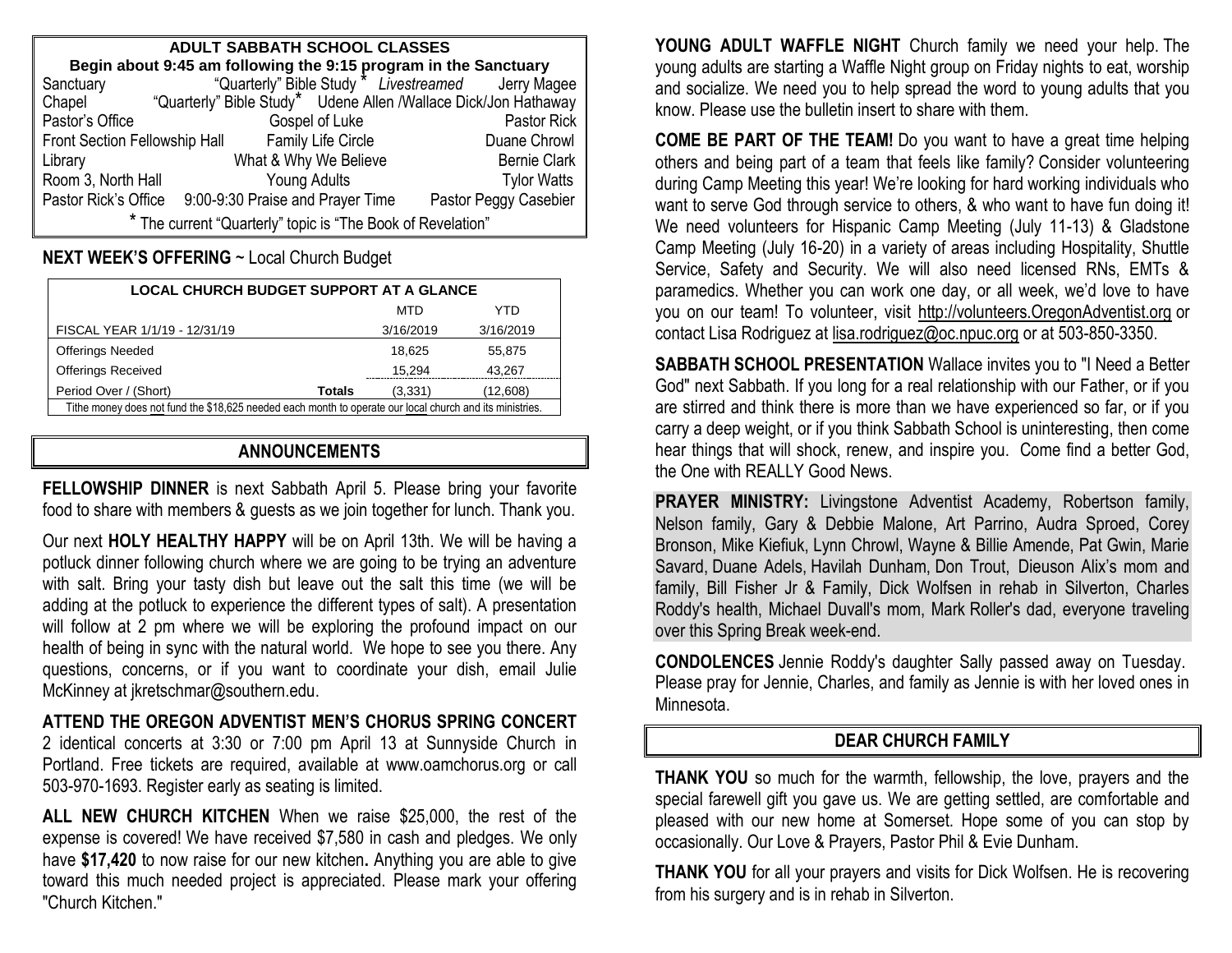# **CHILDREN'S MINISTRIES WORKSHOP COMING TO SALEM**

The Oregon Conference Children's Ministries Department is holding a free workshop for all leaders in Children's Ministries at the Salem Central Adventist Church on Sabbath afternoon, April 13. There will be 3 separate 45 min. workshops 1:30 to 4:30 pm. Please register with [shirley.allen@oc.npuc.org](mailto:shirley.allen@oc.npuc.org) or 503-850-3537.

# LIVINGSTONE ADVENTIST ACADEMY

PRAYER@LAA ~ Join us for special prayer to seek God's blessing for our school, staff and students. We will meet in the principal's office on Monday, April 1, at 8:15 am. Prayer makes a difference.

PLEASE PRAY for our Livingstone senior class mission trip to Costa Rica. They return April 2.

JUNIOR HIGH HANDBELLS are attending the Oregon Conference Handbell Festival 2019: Thursday, April 4, at 5:00 pm in the Holden Convention Center in Gladstone. Bring someone with you! Event is free & open to the public.

ALUMNI SABBATH is Saturday, April 13 at 10:30 am in the chapel. The speaker will be Mr. Lorin Koch, current faculty. Livingstone's choir will be performing as well. Honor classes are class of 2009 and class of 2014. After the church service, a tour of our new school building will be given.



Prayer, Praise Pancakes & Pathfinders

You are invited to Easter Breakfast East Salem Adventist Church Easter Sunday, April 21 at 9 am

*Breakfast provided by our Pathfinders as a fundraiser for their trip to the International Pathfinder Camporee Oshkosh, Wisconsin August 2019*

 Let's Celebrate the Joy of a Risen Savior! Food and Fellowship Music and Scripture Devotional by Pastor Kari Prayer